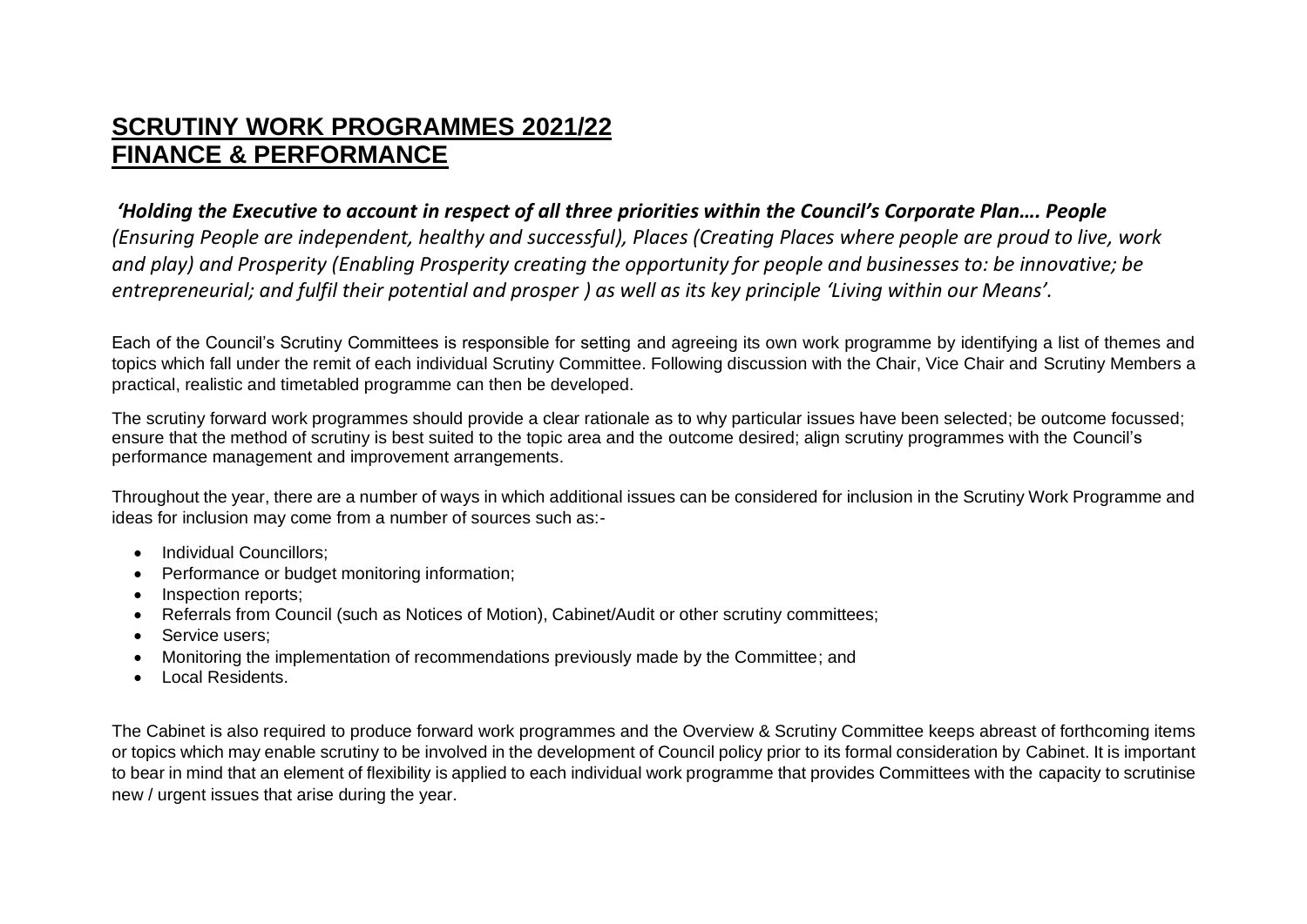| Date/Time                                            | <b>Overarching Item</b>                            | <b>Officer</b>                                                          | <b>Cabinet Member</b>                                                                                                                                                      | <b>Scrutiny Focus</b>                                                                                                                                                                      |
|------------------------------------------------------|----------------------------------------------------|-------------------------------------------------------------------------|----------------------------------------------------------------------------------------------------------------------------------------------------------------------------|--------------------------------------------------------------------------------------------------------------------------------------------------------------------------------------------|
| Tuesday, 20 <sup>th</sup><br><b>July 2021, 5pm</b>   | 2021/22 Work<br>Programme                          | Service Director,<br><b>Communications &amp; Democratic</b><br>Services | Councillor Norris,<br><b>Cabinet Member for</b><br><b>Corporate Services</b><br>and Councillor<br>Bevan, Cabinet<br>Member For<br>Enterprise<br>Development and<br>Housing | <b>Scrutiny &amp; Challenge -</b><br>For Committee Members to<br>consider the work programme<br>for the 2021/22 Municipal year.                                                            |
|                                                      | Quarter 4 Performance<br>Report                    | Service Director - Finance &<br><b>Improvement Services</b>             | <b>Councillor Norris.</b><br><b>Cabinet Member for</b><br><b>Corporate Services</b>                                                                                        | For Committee Members to<br>consider the Council's Quarter 4<br>Performance Report (2020/21)                                                                                               |
|                                                      | <b>Draft Tourism Strategy</b><br>Update            | Director of Prosperity and<br>Development                               | Councillor Bevan,<br><b>Cabinet Member</b><br>For Enterprise<br>Development and<br>Housing                                                                                 | For Committee members to<br>receive an update in respect of<br>the Council's Tourism Strategy.                                                                                             |
| Wednesday,<br>8 <sup>th</sup> September<br>2021, 5pm | <b>Treasury Management</b><br>Training             | External Provider -<br>AirlingClose                                     | Councillor Norris,<br><b>Cabinet Member for</b><br><b>Corporate Services</b>                                                                                               | To receive an overview of<br>Treasury Management,<br>delivered by Arlingclose (the<br><b>Council's Treasury</b><br>Management Advisors), to<br>assist Members in undertaking<br>their role |
|                                                      | <b>Treasury Management</b><br><b>Annual Report</b> | Head of Finance: Education &<br><b>Financial Reporting</b>              | Councillor Norris,<br><b>Cabinet Member for</b><br><b>Corporate Services</b>                                                                                               | For Committee Members to<br>consider the Council's Treasury<br><b>Management Annual Report</b><br>2020/21                                                                                  |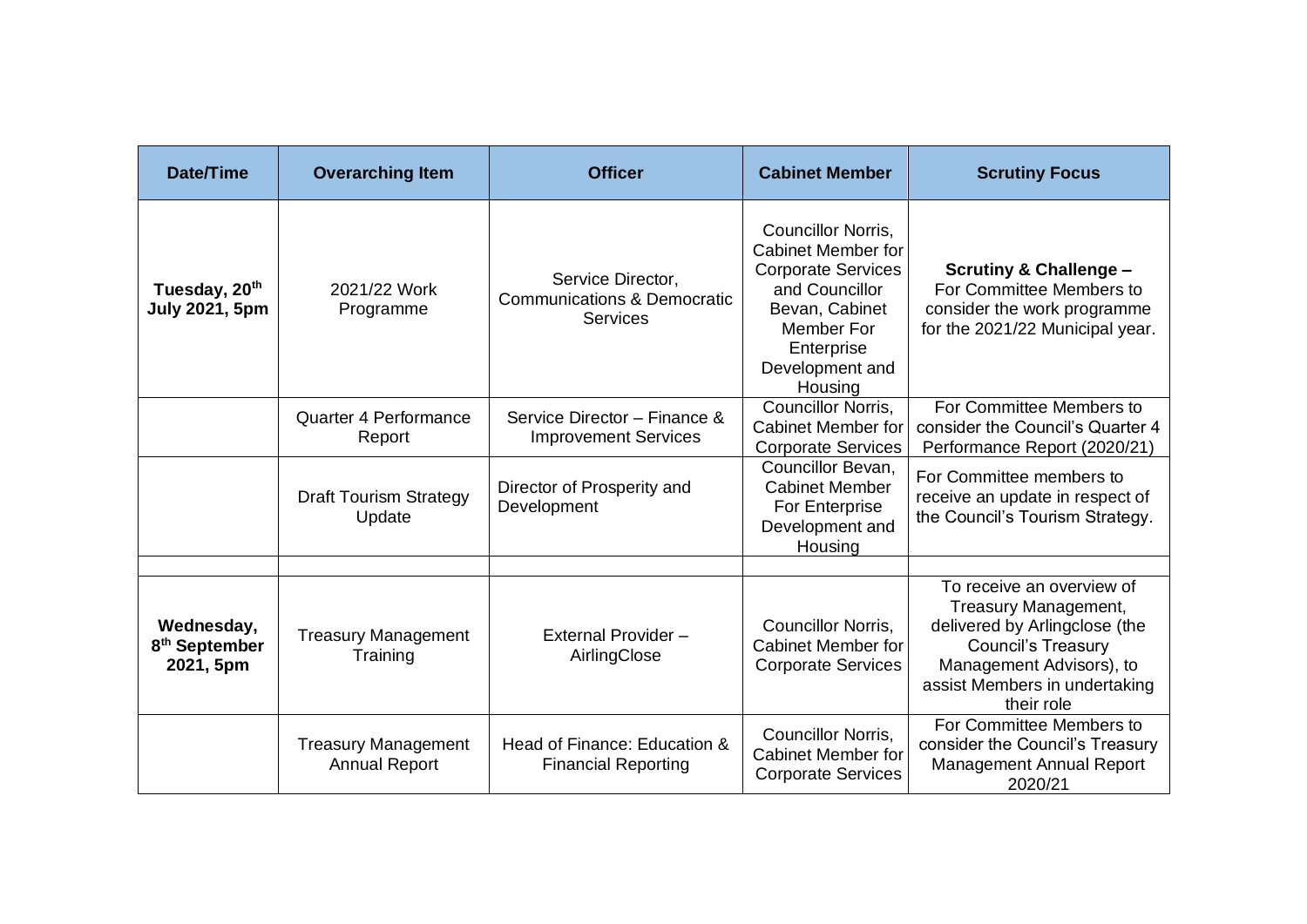|                                      | Understanding the<br><b>Council's Budget</b>                        | Service Director - Finance and<br><b>Improvement Services</b>                  | Councillor Norris,<br><b>Cabinet Member for</b><br><b>Corporate Services</b>                       | To provide Committee Members<br>with an overview of the<br>Council's 2021/22 Revenue<br><b>Budget and 3-year Capital</b><br>Programme (2021/22 to<br>2023/24)                                                                                                      |
|--------------------------------------|---------------------------------------------------------------------|--------------------------------------------------------------------------------|----------------------------------------------------------------------------------------------------|--------------------------------------------------------------------------------------------------------------------------------------------------------------------------------------------------------------------------------------------------------------------|
|                                      | <b>Community Infrastructure</b><br>Levy Annual Monitoring<br>Report | Director of Prosperity and<br>Development                                      | <b>Councillor R Bevan</b><br><b>Cabinet Member</b><br>for Enterprise<br>Development and<br>Housing | Scrutiny will undertake pre<br>scrutiny of the Community<br>Infrastructure Levy Annual<br><b>Monitoring Report</b>                                                                                                                                                 |
| Thursday, 21<br>October 2021,<br>5pm | Quarter 1 Performance<br>Report                                     | Service Director - Finance &<br><b>Improvement Services</b>                    | Councillor Norris,<br><b>Cabinet Member</b><br>for Corporate<br><b>Services</b>                    | For Committee Members to<br>consider the Council's Quarter 1<br>Performance Report (2021/22)                                                                                                                                                                       |
|                                      | Engagement on the<br><b>Council's Budget</b>                        | Service Director,<br><b>Communications &amp; Democratic</b><br><b>Services</b> | Councillor Norris,<br><b>Cabinet Member</b><br>for Corporate<br><b>Services</b>                    | To receive an overview of the<br>Council's approach to the<br>2022/23 Budget Consultation<br>Process                                                                                                                                                               |
|                                      | <b>Medium Term Financial</b><br>Plan (MTFP) 2021/22 to<br>2024/25   | Service Director - Finance &<br><b>Improvement Services</b>                    | Councillor Norris,<br><b>Cabinet Member</b><br>for Corporate<br><b>Services</b>                    | For Committee Members to<br>consider the Council's MTFP<br>2021/22 to 2024/25 (in<br>preparation for the Committee<br>to provide feedback, as a<br>consultee of the Council's<br><b>Budget Consultation process, at</b><br>a future meeting(s) during the<br>year) |
|                                      | <b>Corporate Asset</b><br>Management Plan                           | <b>Director of Corporate Estates</b>                                           | Councillor Norris,<br><b>Cabinet Member</b>                                                        | For Committee Members to<br>consider an interim update of                                                                                                                                                                                                          |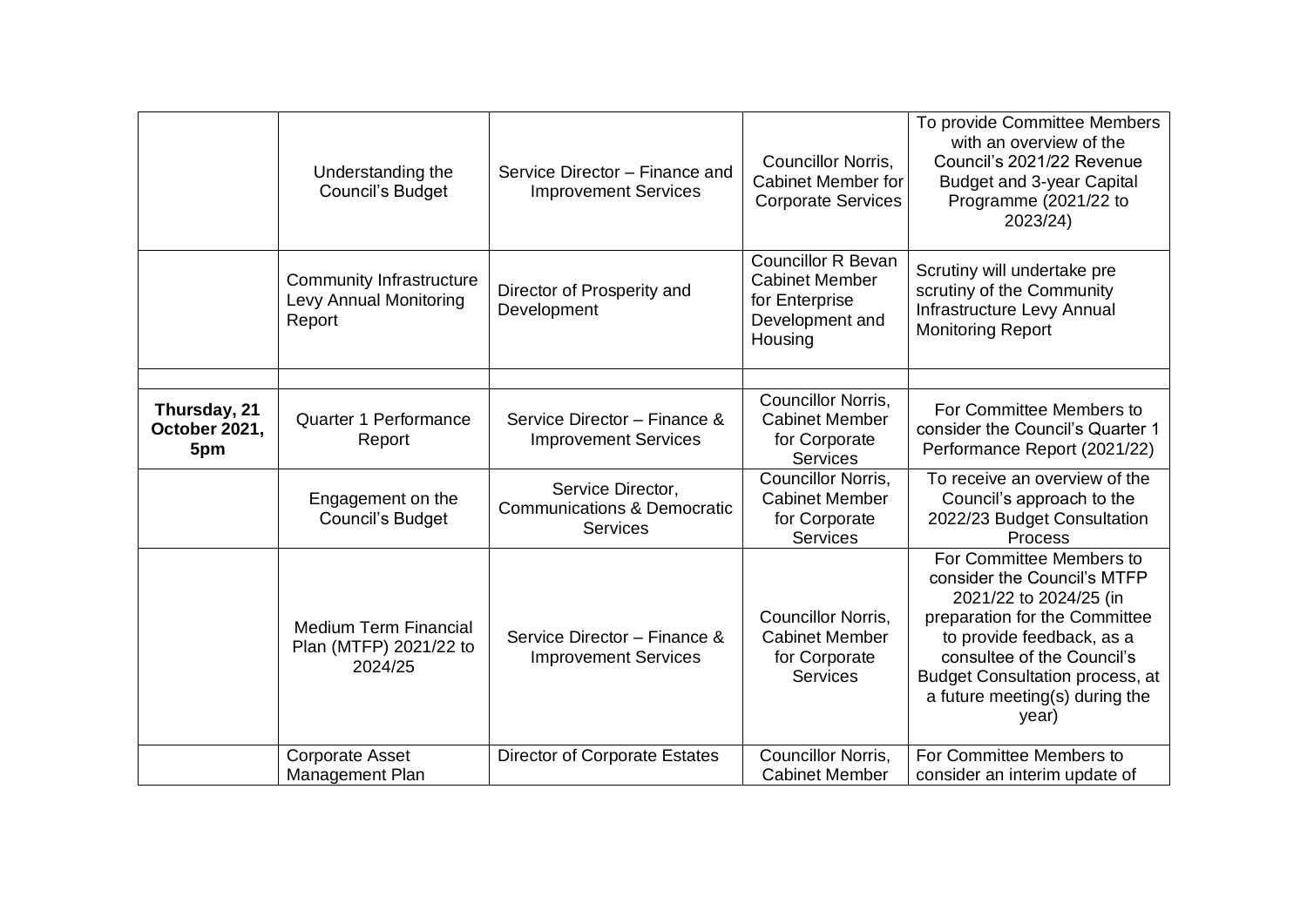|                                                     | (INFORMATION ONLY)                                                          |                                                             | for Corporate                                                                                                          | the Corporate Asset                                                                                                         |
|-----------------------------------------------------|-----------------------------------------------------------------------------|-------------------------------------------------------------|------------------------------------------------------------------------------------------------------------------------|-----------------------------------------------------------------------------------------------------------------------------|
|                                                     | (Exempt Item)                                                               |                                                             | <b>Services</b>                                                                                                        | Management Plan                                                                                                             |
|                                                     | <b>Regeneration Grants</b>                                                  | Director of Prosperity and<br>Development                   | Councillor Norris,<br><b>Cabinet Member</b><br>for Corporate<br><b>Services</b>                                        | For Members to scrutinise the<br>impact of the refocus and review<br>of the Regeneration Business<br>Grants.                |
| Tuesday, 30<br><b>November</b><br>2021, 5pm         | <b>Budget Consultation</b><br>2022/23 (Phase 1)                             | Service Director - Finance &<br><b>Improvement Services</b> | Councillor Norris,<br><b>Cabinet Member</b><br>for Corporate<br>Services                                               | For Committee Members to<br>feedback their views as part of<br>phase 1 of the 2022/23 Budget<br><b>Consultation Process</b> |
|                                                     | Quarter 2 Performance<br>Report                                             | Service Director - Finance &<br><b>Improvement Services</b> | Councillor Norris.<br><b>Cabinet Member</b><br>for Corporate<br><b>Services</b>                                        | For Committee Members to<br>consider the Council's Quarter 2<br>Performance Report (2021/22)                                |
|                                                     | <b>Digital Strategy Update</b>                                              | <b>Service Director, Digital &amp; ICT</b>                  | <b>Councillor Norris,</b><br><b>Cabinet Member</b><br>for Corporate<br><b>Services</b>                                 | <b>For Committee Members to</b><br>receive an update on the<br><b>Council's Digital Strategy</b>                            |
| Wednesday,<br>2 <sup>nd</sup> February<br>2022, 5pm | <b>Budget Consultation</b><br>2022/23 (Phase 2)                             | Service Director - Finance &<br><b>Improvement Services</b> | Councillor Norris,<br><b>Cabinet Member</b><br>for Corporate<br><b>Services</b>                                        | To undertake pre-scrutiny of the<br>draft 2022/23 Budget Strategy<br>agreed by Cabinet                                      |
|                                                     | 2021/22 Mid-Year<br><b>Treasury Management</b><br><b>Stewardship Report</b> | Head of Finance: Education &<br><b>Financial Reporting</b>  | Councillor Norris,<br><b>Cabinet Member</b><br>for Corporate<br><b>Services</b>                                        | To consider the 2021/22 Mid-<br><b>Year Treasury Management</b><br><b>Stewardship Report</b>                                |
|                                                     | Rhondda Cynon Taf's<br>'Kickstart Programme'<br>Update                      | Service Director - Community<br><b>Services</b>             | <b>Cabinet Member</b><br>Councillor R.<br>Lewis, for Strong<br>Economies,<br>Wellbeing and<br><b>Cultural Services</b> | For Committee members to<br>receive an update in respect of<br>the Council's 'Kickstart<br>Programme'.                      |